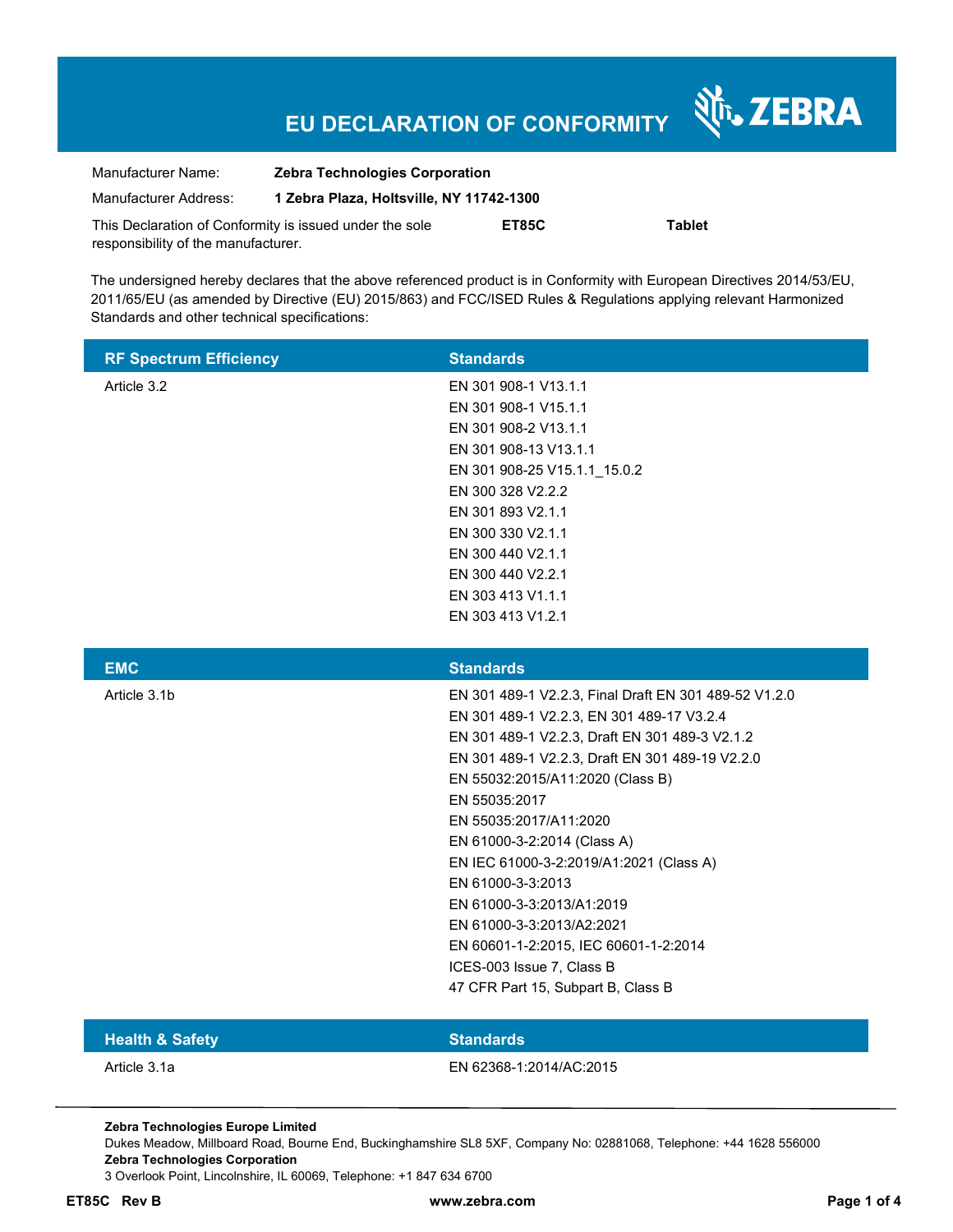## **EU DECLARATION OF CONFORMITY**

EN 62368-1:2014/A11:2017 EN IEC 62368-1:2020+A11:2020 IEC 62368-1 (ed.2) IEC 62368-1:2018 UL 62368-1, second edition, CAN/CSA-C22.2 No. 62368-1-14 EN 50566:2017 (Max average 10g SAR: Body 1.599 W/Kg) EN 50566:2017 (Max average 10g SAR: Limb 1.983 W/Kg) <sup>1</sup> EN 50364:2018 EN 50663:2017 EN 62479:2010 EN 50665:2017 EN 62311:2008 EN IEC 62311:2020 FCC 47CFR Part 2.1093 RSS 102 Issue 5 IEC 62471:2006 (Ed.1.0); EN 62471:2008 (LED)

| <b>Environmental</b>                       | <b>Standards</b>  |
|--------------------------------------------|-------------------|
| Restriction of Hazardous Substances (RoHS) | EN IEC 63000:2018 |

With regard to Directive 2014/53/EU, the conformity assessment procedure referred to in Article 17.2(b) and detailed in Annex III has been followed with the involvement of the following Notified Body: **CTC advanced GmbH**, Untertürkheimer Str. 6 – 10 66117 Saarbrücken, Germany

EC-Type Examination Certificate number: T818961P-01-TEC

Assessed Articles: 3.1a, 3.1b, 3.2

US company representative for FCC Supplier's Declaration of Conformity (47 CFR Part 2.1071 to 2.1077) is Larry Zhou and can be reached at larry.zhou@zebra.com.

**Signed on behalf of Zebra Technologies Corporation** 

Place: Bourne End

*(Signature of authorized person)* Date of Affixing the CE Mark: 18 January 2022 Marco Belli Rev: B . And the state of the state of the state of the state of the state of the state of the state of the state of the state of the state of the state of the state of the state of the state of the state of th Sr. Manager, Regulatory Date: 24 January 2022

**Zebra Technologies Europe Limited**  Dukes Meadow, Millboard Road, Bourne End, Buckinghamshire SL8 5XF, Company No: 02881068, Telephone: +44 1628 556000 **Zebra Technologies Corporation**  3 Overlook Point, Lincolnshire, IL 60069, Telephone: +1 847 634 6700

**ET85C Rev B www.zebra.com Page 2 of 4**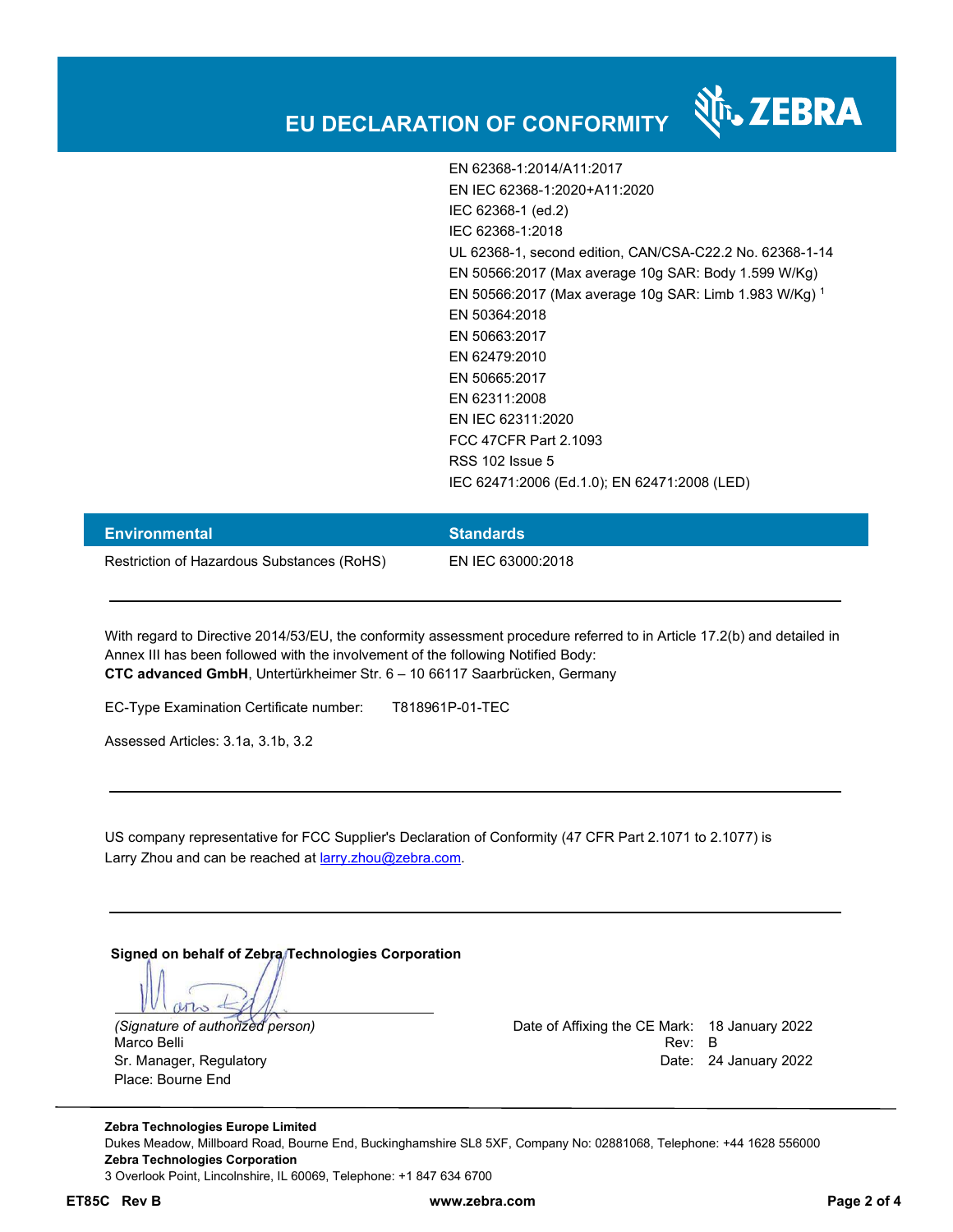N<sub>T</sub>, ZEBRA

### **Appendix A**

#### **EU Operating frequencies and maximum power levels**

| <b>Technology</b> | <b>Operating Frequencies/Bands</b> | <b>Maximum Transmit power level</b> |
|-------------------|------------------------------------|-------------------------------------|
| <b>WAN</b>        | W-CDMA FDD I                       | 24dBm                               |
|                   | W-CDMA FDD III                     | 24dBm                               |
|                   | W-CDMA FDD VIII                    | 24dBm                               |
|                   | LTE FDD 1                          | 23dBm                               |
|                   | LTE FDD 3                          | 23dBm                               |
|                   | LTE FDD 7                          | 23dBm                               |
|                   | LTE FDD 8                          | 23dBm                               |
|                   | LTE FDD 20                         | 23dBm                               |
|                   | LTE FDD 28                         | 23dBm                               |
|                   | 5G NR n1                           | 23dBm                               |
|                   | 5G NR n3                           | 23dBm                               |
|                   | 5G NR n7                           | 23dBm                               |
|                   | 5G NR n8                           | 23dBm                               |
|                   | 5G NR n20                          | 23dBm                               |
|                   | 5G NR n28                          | 23dBm                               |
|                   | 5G NR n38                          | 23dBm                               |
|                   | 5G NR n40                          | 23dBm                               |
|                   | 5G NR n41                          | 23dBm                               |
|                   | 5G NR n77                          | 23dBm                               |
|                   | 5G NR n78                          | 23dBm                               |
| <b>WLAN</b>       | 2400 MHz - 2483.5 MHz              | 20dBm                               |
|                   | 5150 MHz - 5250 MHz                | 23dBm                               |
|                   | 5250 MHz - 5350 MHz                | 23dBm                               |
|                   | 5470 MHz - 5725 MHz                | 23dBm                               |
|                   | 5725 MHz - 5850 MHz                | 14dBm                               |
| Bluetooth         | 2400 MHz - 2483.5 MHz              | 10dBm                               |
| RFID (NFC)        | 13.553 MHz - 13.567MHz             | 42 dBµA/m @10m                      |
| <b>GNSS</b>       | 1575.42 MHz (GPS/SBAS)             | <b>NA</b>                           |
|                   | 1602 MHz (GLONASS)                 | <b>NA</b>                           |

#### **1 SAR values**

In accordance with JORF (Journal Officiel de la République Française) n° 0267 of November 17, 2019, text No.16, this device has been tested and found to comply with the applicable limits for exposure of radio frequency energy (RF) to workers. The exposure limit value (ELV) for workers is 20 W / kg for the limbs.

# **Restrictions:**

The use of 5GHz RLAN throughout the EEA has the following restriction:

5.15 - 5.35 GHz is restricted to indoor use only.

**Zebra Technologies Europe Limited**  Dukes Meadow, Millboard Road, Bourne End, Buckinghamshire SL8 5XF, Company No: 02881068, Telephone: +44 1628 556000 **Zebra Technologies Corporation**  3 Overlook Point, Lincolnshire, IL 60069, Telephone: +1 847 634 6700